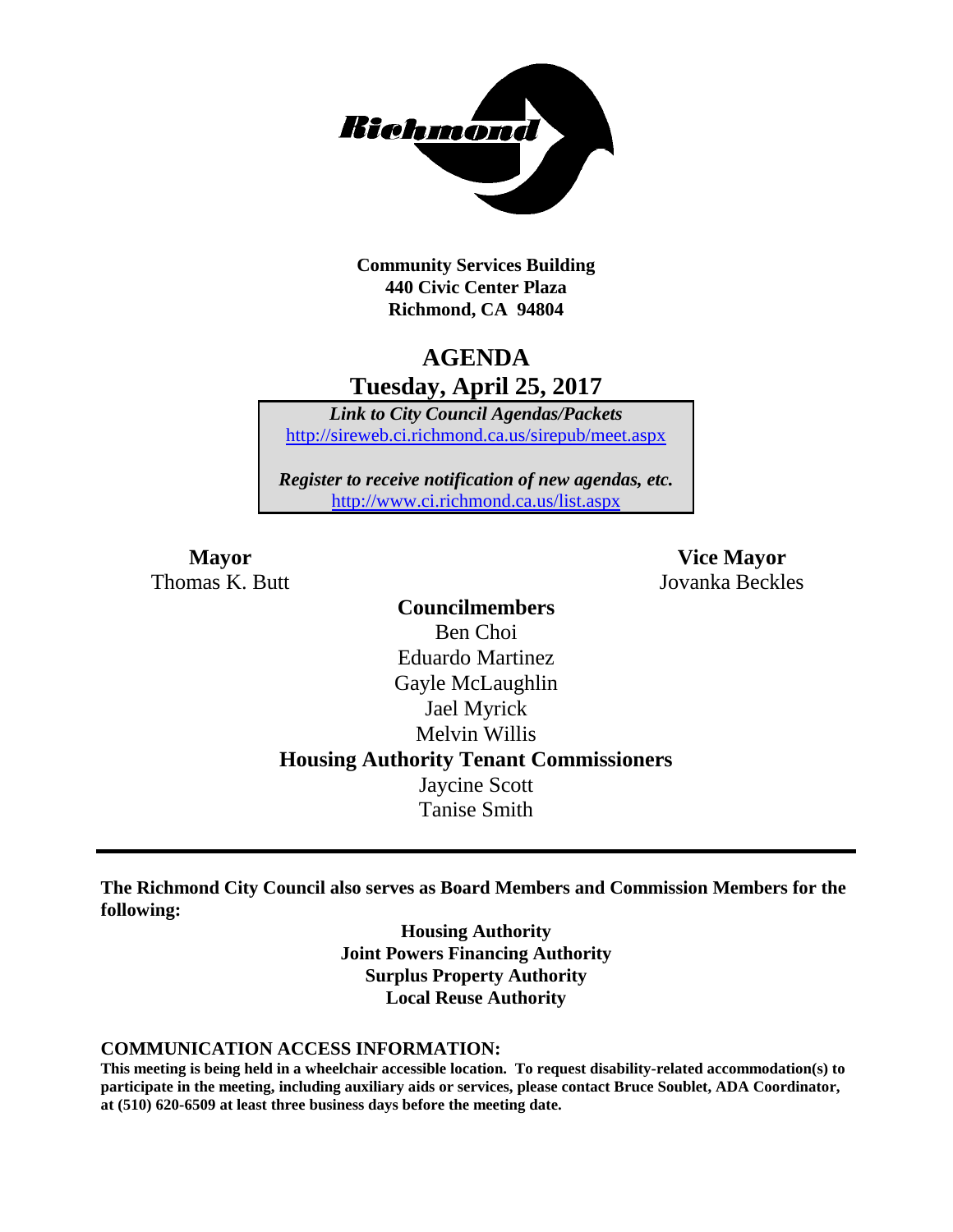# **MEETING PROCEDURES**

The City of Richmond encourages community participation at its City Council meetings and has established procedures that are intended to accommodate public input in a timely and time-sensitive way. As a courtesy to all members of the public who wish to participate in City Council meetings, please observe the following procedures:

**PUBLIC COMMENT ON AGENDA ITEMS:** Anyone who desires to address the City Council on items appearing on the agenda must complete and file a pink speaker's card with the City Clerk **prior** to the City Council's consideration of the item. Once the City Clerk has announced the item, no person shall be permitted to speak on the item other than those persons who have submitted their names to the City Clerk. Your name will be called when the item is announced for discussion. **Each speaker will be allowed up to TWO (2) MINUTES to address the City Council on NON-PUBLIC HEARING items listed on the agenda. Speakers are allowed up to THREE (3) minutes on PUBLIC HEARING items.**

**OPEN FORUM FOR PUBLIC COMMENT:** Individuals who would like to address the City Council on matters not listed on the agenda or on items remaining on the consent calendar may do so under Open Forum. All speakers must complete and file a pink speaker's card with the City Clerk **prior** to the commencement of Open Forum. The amount of time allotted to individual speakers shall be determined based on the number of persons requesting to speak during this item. **The time allocation for each speaker will be as follows:** 15 or fewer speakers, a maximum of 2 minutes; 16 to 24 speakers, a maximum of 1 and one-half minutes; and 25 or more speakers, a maximum of 1 minute.

### **SPEAKERS ARE REQUESTED TO OCCUPY THE RESERVED SEATS IN THE FRONT ROW BEHIND THE SPEAKER'S PODIUM AS THEIR NAME IS ANNOUNCED BY THE CITY CLERK.**

**CONDUCT AT MEETINGS:** Richmond City Council meetings are limited public forums during which the City strives to provide an open, safe atmosphere and promote robust public debate. Members of the public, however, must comply with state law, as well as the City's laws and procedures and may not actually disrupt the orderly conduct of these meetings. The public, for example, may not shout or use amplifying devices, must submit comment cards and speak during their allotted time, may not create a physical disturbance, may not speak on matters unrelated to issues within the jurisdiction of the City Council or the agenda item at hand, and may not cause immediate threats to public safety.

**CITY HARASSMENT POLICY:** The City invites public comment and critique about its operations, including comment about the performance of its public officials and employees, at the public meetings of the City Council and boards and commissions. However, discriminatory or harassing comments about or in the presence of City employees, even comments by third parties, may create a hostile work environment, if severe or pervasive. The City prohibits harassment against an applicant, employee, or contractor on the basis of race, religious creed, color, national origin, ancestry, physical disability, medical condition, mental disability, marital status, sex (including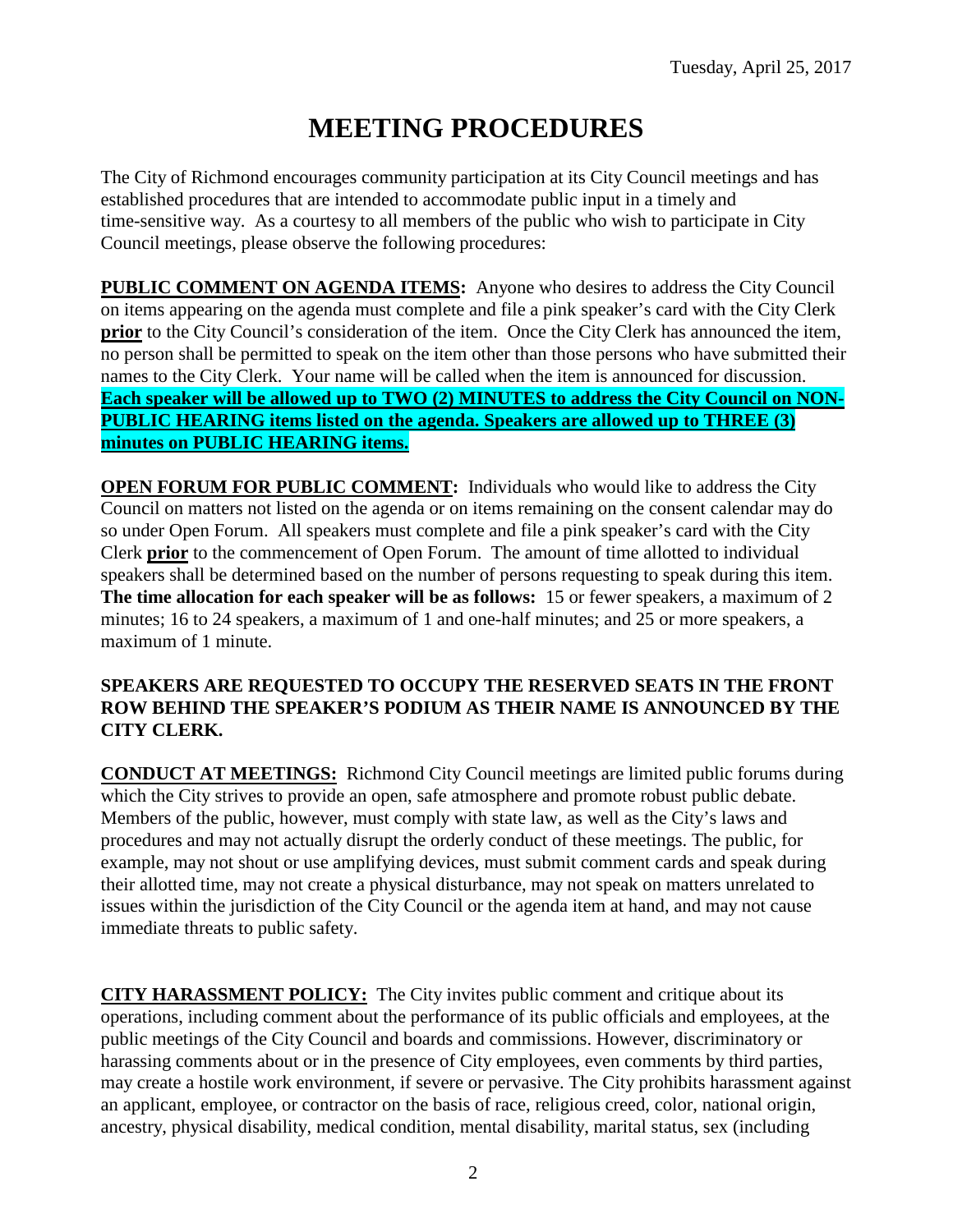pregnancy, childbirth, and related medical conditions), sexual orientation, gender identity, age or veteran status, or any other characteristic protected by federal, state or local law. In order to acknowledge the public's right to comment on City operations at public meetings, which could include comments that violate the City's harassment policy if such comments do not cause an actual disruption under the Council Rules and Procedures, while taking reasonable steps to protect City employees from discrimination and harassment, City Boards and Commissions shall adhere to the following procedures. If any person makes a harassing remark at a public meeting that violates the above City policy prohibiting harassment, the presiding officer of the meeting may, at the conclusion of the speaker's remarks and allotted time: (a) remind the public that the City's Policy Regarding Harassment of its Employees is contained in the written posted agenda; and (b) state that comments in violation of City policy are not condoned by the City and will play no role in City decisions. If any person makes a harassing remark at a public meeting that violates the above City policy, any City employee in the room who is offended by remarks violating the City's policy is excused from attendance at the meeting. No City employee is compelled to remain in attendance where it appears likely that speakers will make further harassing comments. If an employee leaves a City meeting for this reason, the presiding officer may send a designee to notify any offended employee who has left the meeting when those comments are likely concluded so that the employee may return to the meeting. The presiding officer may remind an employee or any council or board or commission member that he or she may leave the meeting if a remark violating the City's harassment policy is made. These procedures supplement the Council Rules and Procedures relating to disruption of orderly conduct at Council meetings.

Any law enforcement officer on duty or whose service is commanded by the presiding officer shall be Sergeant-at-Arms of the Council meetings. He/she, or they, shall carry out all orders and instructions given by the presiding officer for the purpose of maintaining order and decorum at the Council meetings (City Council Rules of Procedure and Order Section III F, RMC Section 2.12.030).

**\*\*\*\*\*\*\*\*\*\*\*\*\*\*\*\*\*\*\*\*\*\*\*\*\*\*\*\*\*\*\*\*\*\*\*\*\*\*\*\*\*\*\*\*\*\*\*\*\*\*\*\*\*\*\*\*\*\***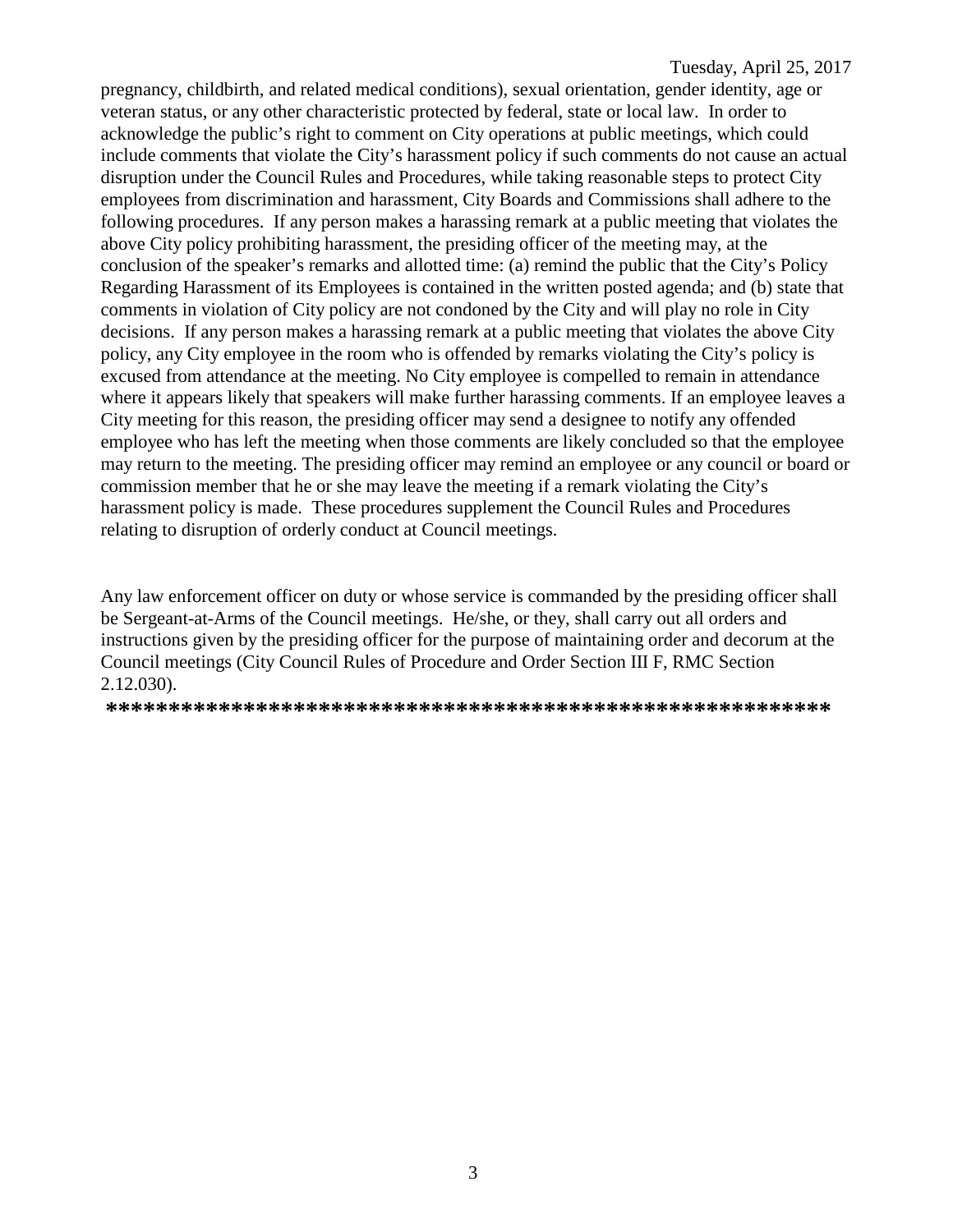# **OPEN SESSION TO HEAR PUBLIC COMMENT BEFORE CLOSED SESSION**

6:00 p.m.

### **A. ROLL CALL**

### **B. PUBLIC COMMENT BEFORE CLOSED SESSION**

### **C. ADJOURN TO CLOSED SESSION**

### **CLOSED SESSION**

Shimada Room of the Community Services Building

#### **CITY COUNCIL**

CONFERENCE WITH REAL PROPERTY NEGOTIATOR (Government Code Section 54956.8):

Property: 3506 Cutting Blvd (Former Fire Training Center) Agency negotiators: Bill Lindsay and Shasa Curl Negotiating party: Integral Development, LLC Under Negotiation: Price and terms of payment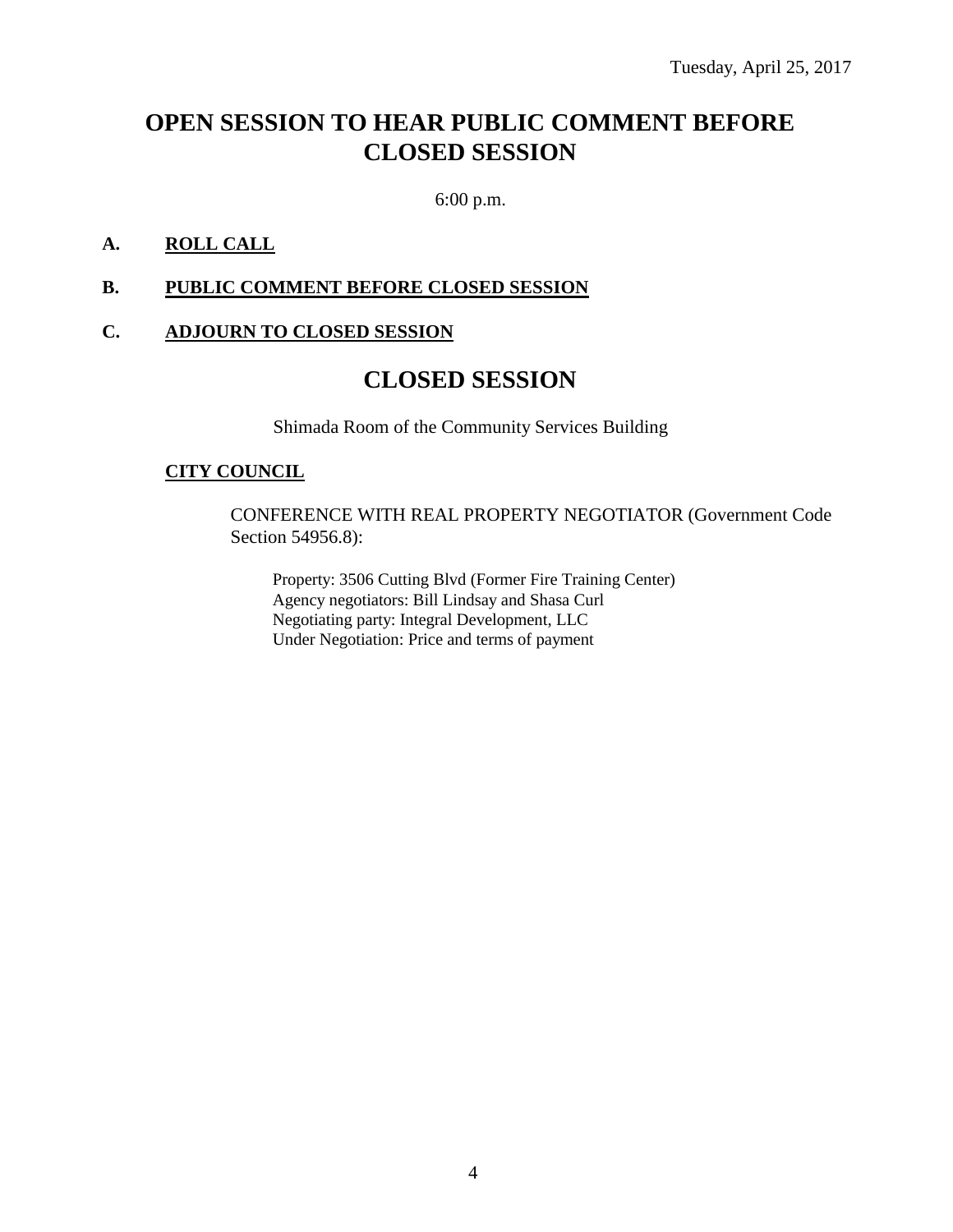## **REGULAR MEETING OF THE RICHMOND CITY COUNCIL**

6:30 p.m.

### **A. PLEDGE TO THE FLAG**

- **B. ROLL CALL**
- **C. STATEMENT OF CONFLICT OF INTEREST**
- **D. AGENDA REVIEW**

### **E. PRESENTATIONS, PROCLAMATIONS, AND COMMENDATIONS**

- **E-1.** PROCLAMATION celebrating and honoring Oscar López Rivera and proclaiming May 31, 2017, as Oscar López Rivera Day in the City of Richmond - Councilmember McLaughlin (620-5431).
- **E-2.** PROCLAMATION declaring May 2017 as Mental Health Awareness Month in the City of Richmond - Office of the Mayor (Mayor Tom Butt 620-6503).
- **E-3.** PROCLAMATION declaring April 2017 as National Donate Life Month in the City of Richmond - Office of the Mayor (Mayor Tom Butt 620-6503).
- **E-4.** PROCLAMATION declaring Thursday May 11 to Sunday May 21, 2017, as Affordable Housing Week "Together for Housing Justice" in the City of Richmond - Office of the Mayor (Mayor Tom Butt 620-6503).
- **E-5.** ANNOUNCE recent resignations from City of Richmond Boards, Commissions and Committees; ANNOUNCE vacancies on City of Richmond Boards, and Commissions as of April 25, 2017, and ask that interested individuals send applications to the City Clerk - Office of the Mayor (Mayor Tom Butt 620-6503).

### **F. REPORT FROM THE CITY ATTORNEY OF FINAL DECISIONS MADE DURING CLOSED SESSION**

### **G. REPORT FROM THE CITY MANAGER**

### **H. OPEN FORUM FOR PUBLIC COMMENT**

### **I. STUDY AND ACTION SESSION**

**I-1.** RECEIVE a presentation from the 2017 Sisters in Solidarity Planning Committee in recognition of International Women's Day and Women's History Month - Councilmember Gayle McLaughlin (620-5431) and Vice Mayor Jovanka Beckles (620-6568). **This item was continued from the March 28, 2017, meeting.**